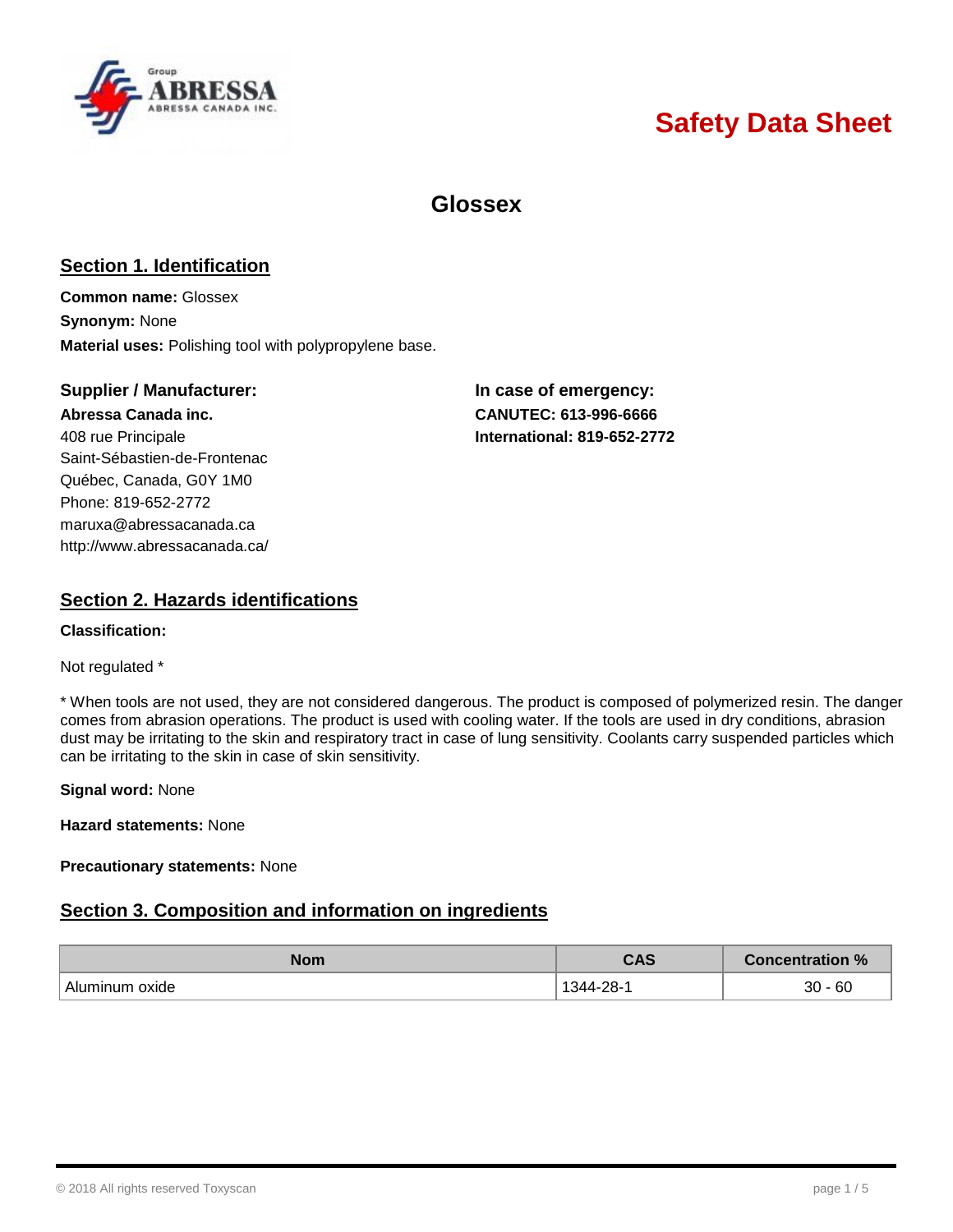### **Section 4. First aid measures**

### **Description of first aid if required:**

Move out of dangerous area. Consult a physician. Show this safety data sheet to the doctor in attendance.

### **Eye contact:**

If irritation develops after the exposure to the abrasion particles and/or abrasion fluids, immediately rinse the eyes with a lot of water.

#### **Skin contact:**

If irritation develops after the exposure to the abrasion particles and/or abrasion fluids, immediately wash the skin with a lot of water and soap.

### **Inhalation:**

Move the conscious victim to fresh air.

#### **Ingestion:**

Highly improbable. However, if the product is ingested, DO NOT induce vomiting.

#### **Indication of immediate medical attention and special treatment needed, if necessary:**

Do not give anything by mouth to an unconscious victim. Do NOT induce vomiting.

#### **Most important acute symptoms and effects:**

Abrasion particles can irritate skin and eyes. Not likely, but may irritate the gastric tract. May irritate the respiratory tract if the product is used without cooling water.

#### **Most important delayed symptoms and effects:**

None known

### **Section 5. Fire fighting measures**

#### **Flammability of the product:**

Polypropylene can ignite or melt at high temperatures.

**Flash point:**

N/A

### **Auto-ignition temperature:**

N/A

### **Products of combustion:**

Carbon oxides

### **Special protective actions for fire-fighters:**

Wear self-contained breathing apparatus and appropriate protective clothing.

### **Suitable extinguishing media:**

Use means of extinction the most suited to the surrounding materials.

### **Section 6. Accidental release measures**

**Personal precautions, protective equipment and emergency procedures: For non emergency personnel:** Not applicable **For emergency personnel:** Not applicable **Environmental precautions:**

Not applicable

#### **Methods and material for containment and cleaning up:**

Use appropriate tools to put the spilled solid in a convenient waste disposal container.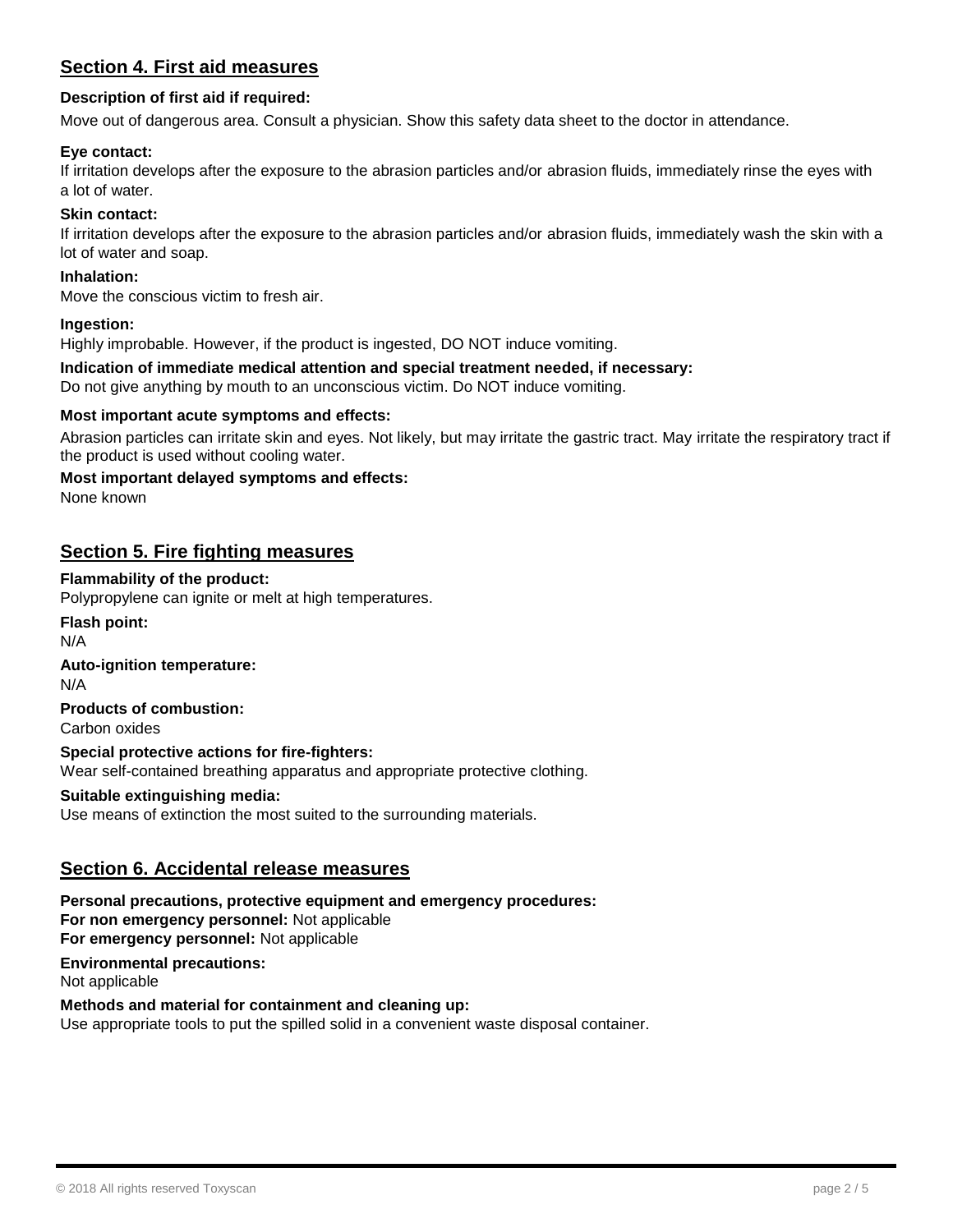### **Section 7. Handling and storage**

### **Precautions in Handling:**

Follow the usual safety standards during abrasion operations to avoid mechanical injury from abrasive particles.

### **Precautions in Storage:**

Store in a cool, dry and well-ventilated place.

### **Section 8. Exposure Controls, Personal Protections**

### **Control parameters:**

| <b>Component</b> | <b>CAS</b> | <b>Value</b> | <b>Control</b><br>parameters        | <b>Basis</b> |
|------------------|------------|--------------|-------------------------------------|--------------|
| Aluminum oxide   | 1344-28-1  | <b>TWA</b>   | 5 mg/m $3$<br>inhalable<br>fraction | <b>OSHA</b>  |
|                  |            | <b>TWA</b>   | 10 mg/m $3$                         | <b>ACGIH</b> |
|                  |            | <b>TWA</b>   | 15 mg/m $3$                         | <b>OSHA</b>  |

### **Engineering controls:**

Use with water to cool and clean the stone.

### **Personal protective equipment:**

**Eyes:** Wear safety glasses.

**Skin/body:** Wear a lab coat or any other appropriate protective clothing with long sleeves.

**Respiratory:** If ventilation is insufficient, choose appropriate respiratory protection according to levels and duration of exposure.

**Hands:** Wear chemical resistant protective gloves.

### **Section 9. Physical and chemical properties**

**Physical state:** Solid **Color:** Variable according to components **Odour:** Not available **Melting point/Freezing point:** Data not available **Boiling point:** Data not available **Appearance:** Solid **Flash point:** Data not available **Auto-ignition temperature:** Data not available **pH:** Data not available **Solubility:** Insoluble **Density:** Data not available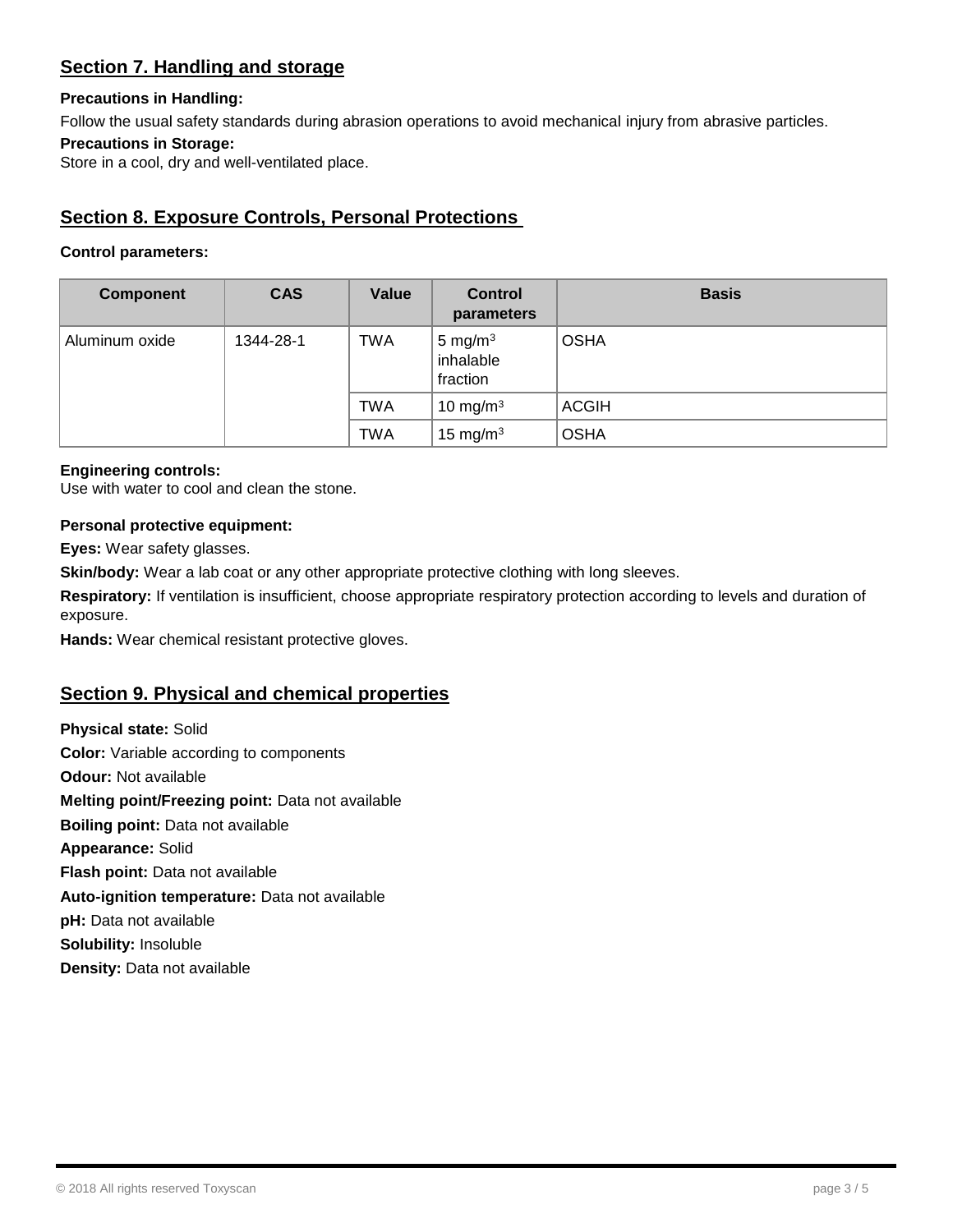### **Section 10. Stability and reactivity**

**Chemical reactivity:** Stable under normal conditions of use and storage. **Possibility of hazardous reactions:** Not applicable **Reactivity conditions:** None **Incompatible materials:** None

### **Section 11. Toxicological information**

### **Acute toxicity:**

| <b>Component</b> | CAS       | Value                            |
|------------------|-----------|----------------------------------|
| Aluminum oxide   | 1344-28-1 | $DL_{50}$ Oral: Rat > 3600 mg/kg |

### **Skin corrosion/irritation:**

Not applicable

**Serious eye damage/irritation:** Not applicable

**Respiratory or skin sensitisation:** Not applicable

**Gem cell mutagenicity:** Not applicable

**Carcinogenicity:** Not applicable

**Reproductive toxicity:** Not applicable

# **STOT- Single exposure:**

Not applicable

### **STOT- repeated exposure:** Not applicable

### **Aspiration hazard:**

Not applicable

**Information on likely route of exposure:** Not applicable

### **Section 12. Ecological information**

### **Ecological data for aquatic environments:** Data not available

**Persistence and degradability:** Data not available

**Bioaccumulative potential:** Data not available

**Mobility in soil:** Data not available

**Other adverse effects:** Data not available